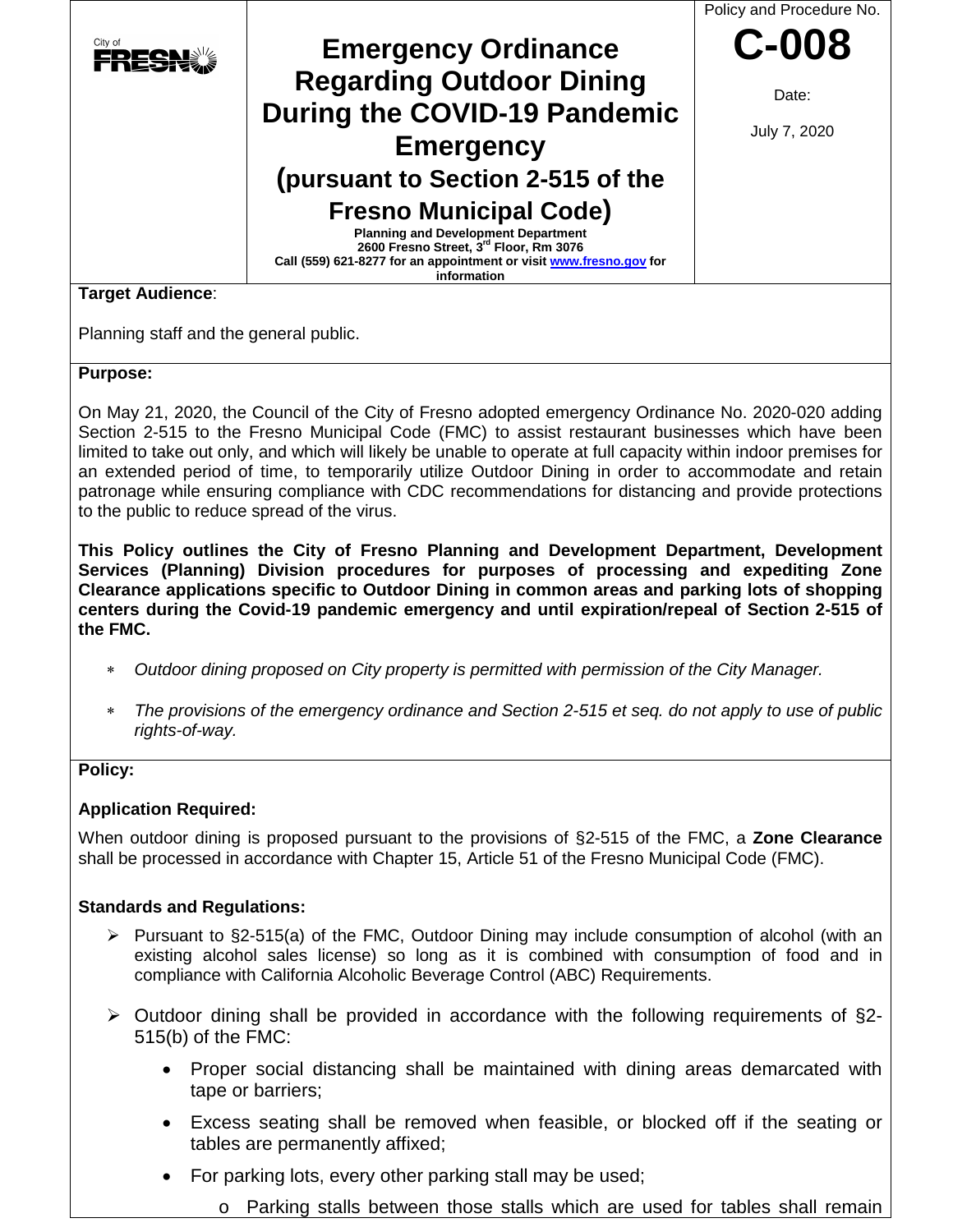vacant.

- o No disabled person parking stalls may be used.
- Businesses shall follow any additional State and County requirements in effect at the time; and,
- All employees must wear masks and wash hands frequently.
- ∗ *NOTE: Further regulations may be issued by the City Manager, with approval by the Police Chief and City Attorney.*
- $\triangleright$  Shade covers, including umbrellas, tents, and/or awnings to protect patrons from inclement weather are permitted.
	- Shade covers shall be properly anchored or weighted to prevent overturning due to wind or weather.
	- A building permit is required for any temporary tent or canopy larger than 120 square feet.
- $\triangleright$  Outdoor dining areas shall not interfere with required pedestrian and vehicular access, circulation, points of ingress/egress or easements;
	- Clear paths of travel and walkways shall be provided and maintained in accordance with American with Disabilities Act (ADA) and California Code of Regulations, Title 24, Part 2 California Building Code requirements.
- $\triangleright$  Hours of operation for outdoor dining areas shall not be permitted to exceed allowable hours of operation for the respective business.
- $\triangleright$  Compliance with all applicable noise standards of the Fresno Municipal Code shall be required.

#### **Procedures**:

- **Creating an Application Record.** Business owners/operators shall create an application record for a "Zone Clearance" in the City of Fresno FAASTER online system (please see instruction below):
	- 1. Log into the City of Fresno FAASTER online system at **<http://www.fresno.gov/faaster>**
	- 2. From the Home Screen either Login or Register for an Account if you do not have one.
	- 3. Once Logged-in, select the Planning/Land Division tab from the menu; and then, select "Create an Application" from the blue menu bar.
	- 4. Click the check-box accepting terms of General Disclaimer; and then, click blue button to select "Continue Application"
	- 5. Select "**Zone Clearance**", accordingly, under the options for selecting a Record Type; and then, click blue button to Continue Application.
		- **Zone Clearance Type**: When asked to select the zone clearance type, **select the last option, "Other Ministerial Uses."**
	- 6. Complete subsequent steps and entries for required fields (instructions provided; required fields are marked with red asterisk).
		- **Application Name**: When you reach the Application Name field, **please specify the following,** *specifically***: Outdoor Dining/Covid-19/Business Name** (*this will enable City staff to easily screen applications for expedited review*).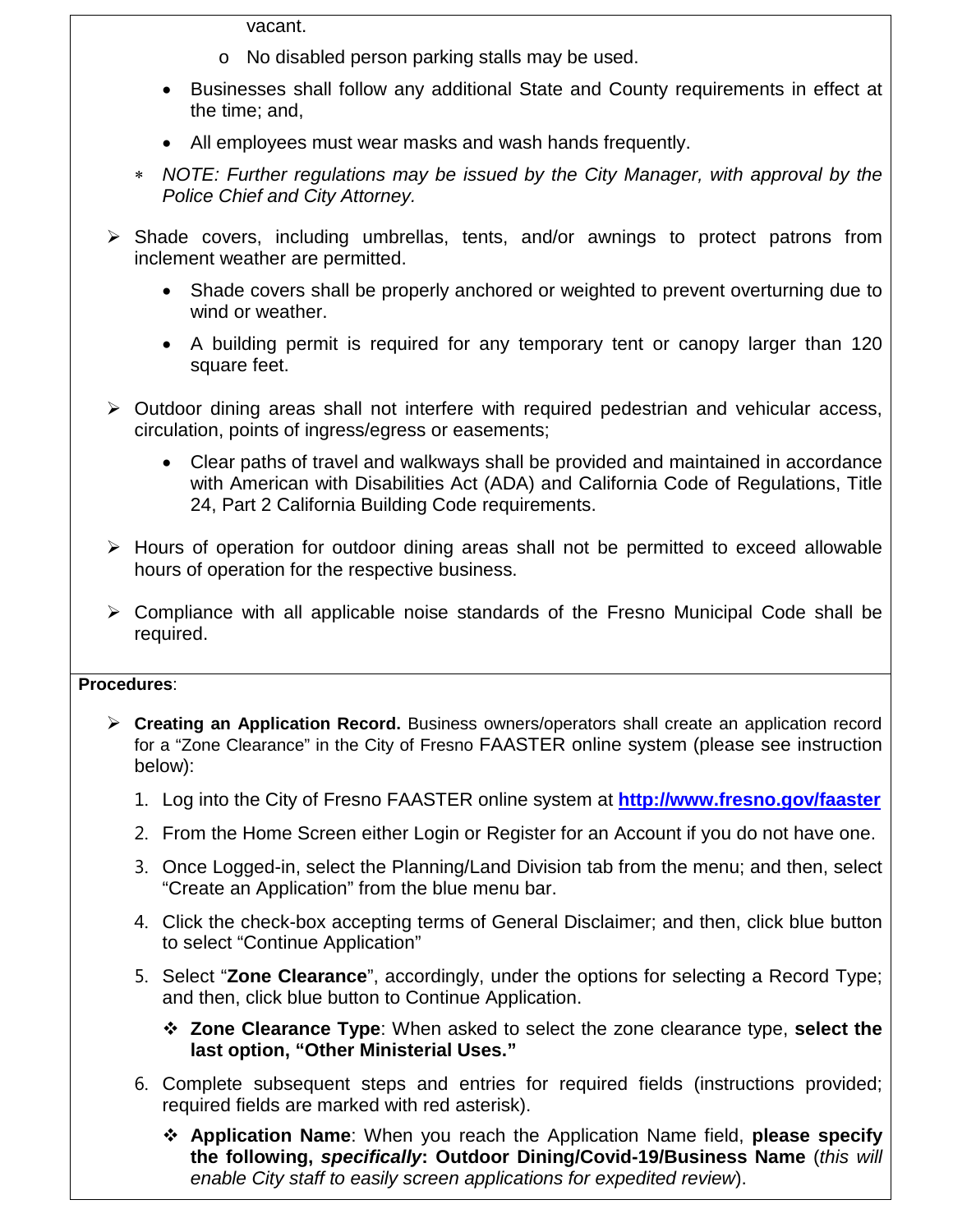- When complete, you will be prompted that your application has been successfully submitted. (Please note that a Record Number will be identified in blue text beneath the address. This is your record number and may be utilized to reference, search, and/or to review the status of your application at any time.)
- **Submittal Materials.** The following materials are required to be uploaded to an application record for submittal of a Zone Clearance application when outdoor dining pursuant to Section 2-515 of the FMC is proposed:
	- Owner authorization form or letter (see Forms herein below).
	- A site plan shall be submitted which depicts the following:
		- o Property lines for the subject property on which the applying business is located.
		- o The location of buildings on the subject property.
		- o The location and dimensioned widths of building entrances, on-site pedestrian paths-of-travel and walkways.
			- ∗ NOTE: When building entrances are provided from sidewalks within public rights-of-way, on-site paths-of-travel and walkways to their points of connection with the public rights-of-way/sidewalks shall be shown.
		- o The location and dimensioned widths of on-site vehicular parking stalls, circulation aisles, and striping.
			- ∗ NOTE: All vehicular parking stalls designated for disabled person shall be identified.
		- o The location of any on-site fire hydrants.
		- o The location and boundaries of proposed outdoor dining areas; identification of those vehicular parking stalls proposed to be utilized for dining and those proposed to remain vacant in accordance with the standards and regulations included herein above; and, notations respective to the type of physical barriers which may be proposed.
		- o The location of any temporary shade covers or structures exceeding the size for which building permits are required (see standards and regulations included herein above).
	- ∗ Previously approved site plans, hand-drawn plot-plans and or aerial imagery which accurately and clearly represent existing facilities and improvements may be utilized for purposes of site plan requirements. All "site plans" provided for purposes of Outdoor Dining pursuant to the provisions of §2-515 of the FMC need not be scaled. However, all required dimensions specified in the requirements herein above shall be provided and the Development Services (Planning) Division may require additional information for purposes of verifying compliance with all applicable requirements prior to project acceptance and/or approval.
- **Verification.** Planning and Development Department staff will review all incoming applications that are received and will notify the contact identified on the application record if additional information is needed for purposes of processing or verification of compliance with this policy.
- **Fees.** All fees will be waived.
- **Routing.** Routing to other departments and agencies for review and comment will not be required for on-site outdoor dining proposed pursuant to the provisions of §2-515 of the FMC and in compliance with this policy.